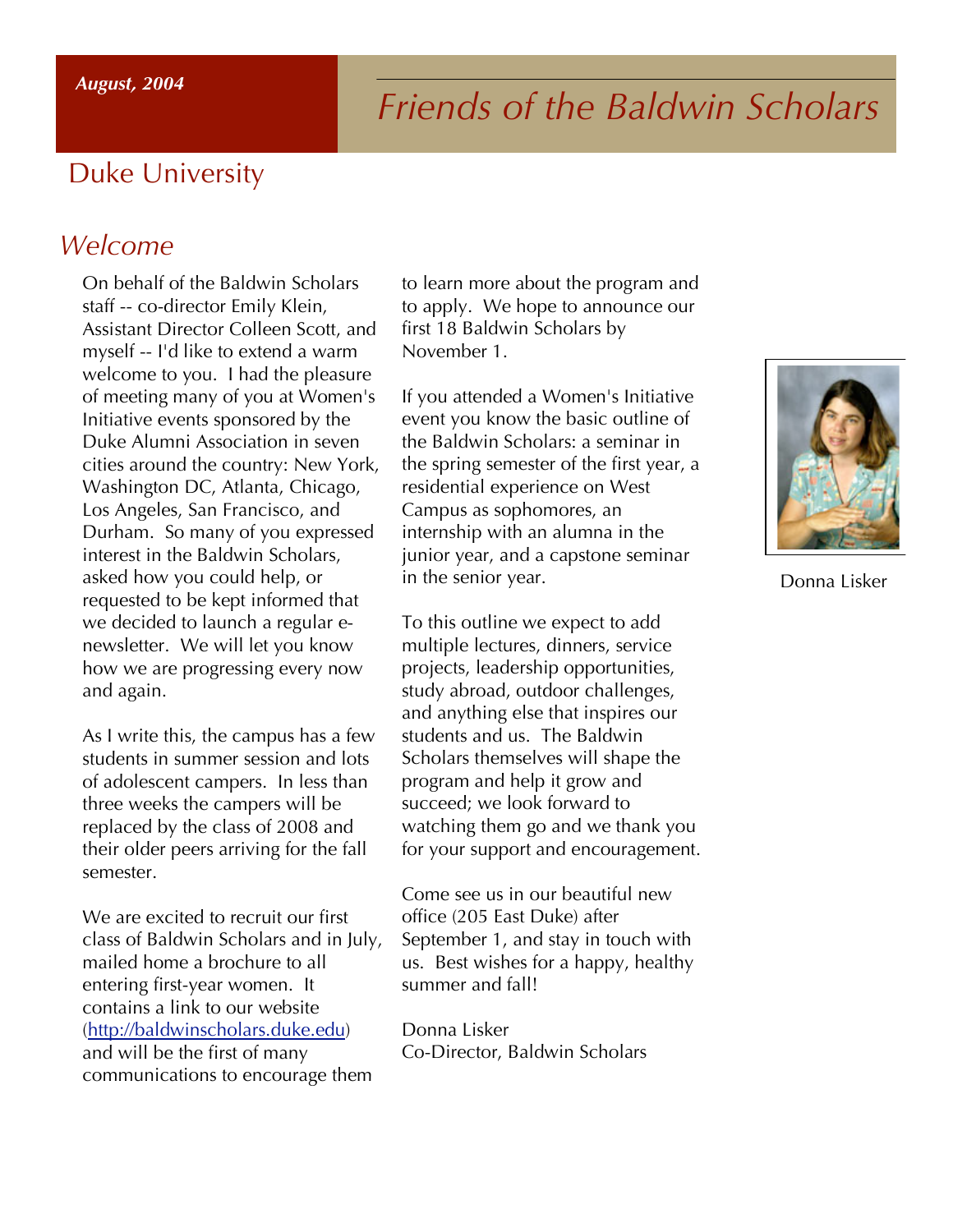## *Perceptions of the self, society, and the natural world – Sociology 49S*

The first component of the Baldwin Scholars Program consists of a first-year seminar open only to the 18 Baldwin Scholars, to be taught in the spring semester each year. Because this will be their first common curricular experience, we seek to create a supportive environment in which collegiality and respect for diversity of thought will flourish.

Through the course, the students will meet female faculty members from various disciplines who will serve as resources and mentors throughout their college careers. In addition, activities built into the course will help students gain specific leadership skills, such as public speaking and problemsolving.

To help us design the course content, we convened a curriculum committee consisting of dedicated female faculty members from across the university (Claudia Koonz, Susan Lozier, Ann Marie Rasmussen, Susan Roth, and co-chairs Donna Lisker and Emily Klein). Together, we formulated a course entitled "*Perceptions of the self, society and the natural world.*"

The course will consist of three components: a humanities unit, a social sciences unit, and a natural science unit, each taught by a female faculty member in that

discipline. The unifying theme of the course is that of changing and/or contrasting perceptions: how, in each discipline, are our perceptions conditioned by the times we live in and the reigning assumptions of our societies?

The course will be taught by Donna Lisker (humanities), Frances Graham (social sciences) and Emily Klein (natural sciences), with Lisker serving as lead instructor. The humanities portion will explore changing perceptions of the self through critical reading of literary texts, likely with a project involving a 'self-portrait' in literary, artistic or other media. The social sciences unit will explore differing constructs of feminist theory developed in the context of different racial/social groups, with activities to develop persuasive public speaking. And the natural science unit, which will include a field trip, will explore changing perceptions of the natural world by contrasting, for example, creation myths and the big bang theory.

We're looking forward to teaching the course, and hope our first class of Baldwin Scholars will find it a rich experience.

Emily Klein Co-Director, Baldwin Scholars







Emily Klein

**Page 2 of 4**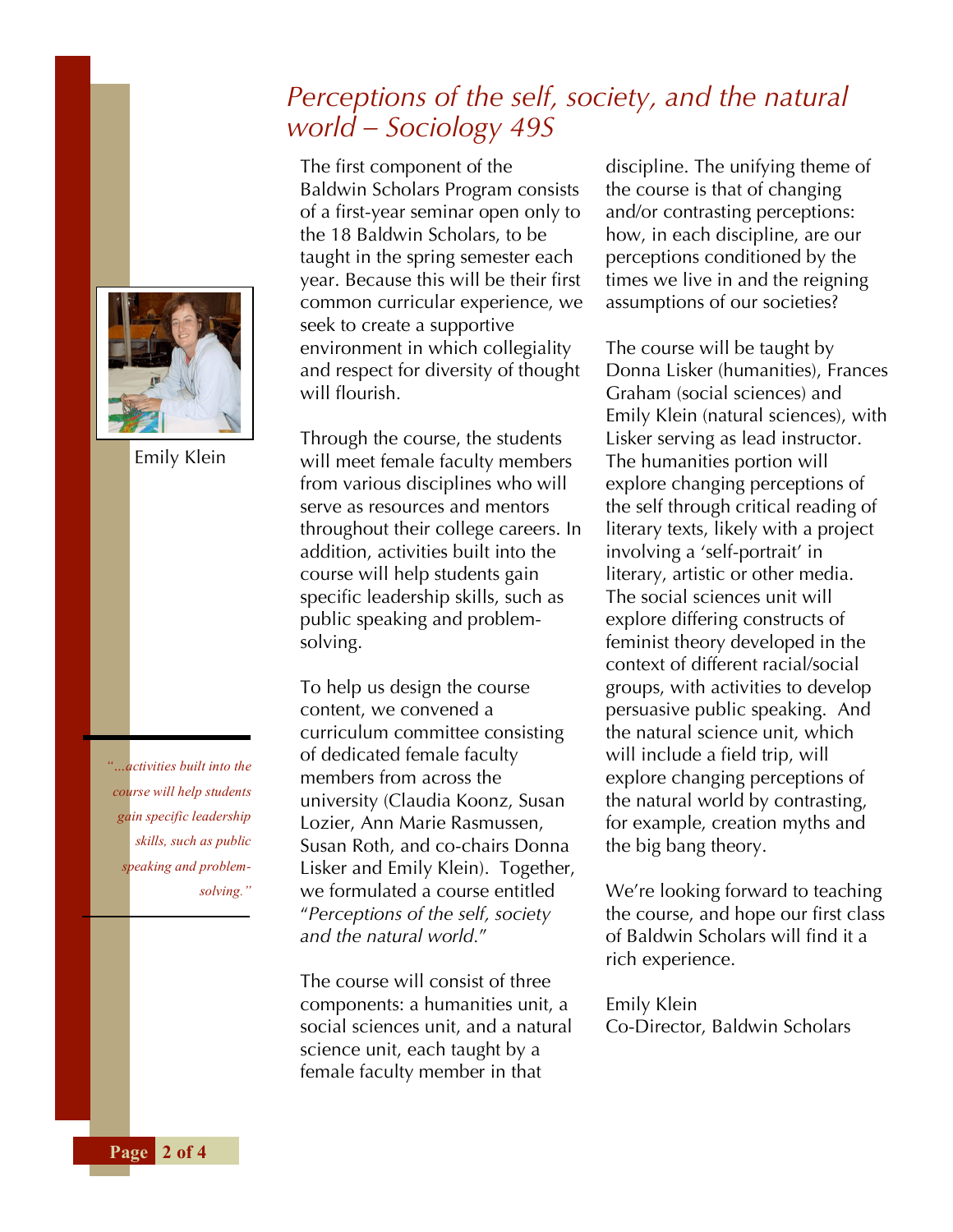#### *Recruitment and Selection Process*

Many of our efforts this spring were focused on the process of creating a visual identity for the Baldwin Scholars.

We met several times with women undergraduates to determine what concepts, images and key words they found empowering and inspiring. The results of these focus groups provided the foundation for the print publications and the website.

Recruitment started in April with a bold Baldwin Scholars flyer and a table at Blue Devil Days. As Donna mentioned in her welcome, we also mailed a brochure to incoming first-year women in July.

September will bring a flurry of information sessions, *Chronicle* ads, tabling at the Student Activities Fair and at the MarketPlace, and a feature article in the Duke Parents newsletter. We will also be asking Duke faculty, staff and students to identify first-year women to whom we can extend invitations to apply.

Applications will be due in mid-October. We will be looking for diverse applicants with high selfawareness and leadership potential. Interviews will be conducted after Fall Break and invitations extended by November 1.

*Confidence Self-awareness Voice Passion Vision Determination Strength Potential*

### *Baldwin Scholars Advisory Board*

The following Duke faculty and staff have agreed to serve on our new Baldwin Scholars Advisory Board. This group will meet periodically to review our progress and to offer wisdom on program-related processes and issues. We're grateful to them for their service!

Andrea Caldwell, Assistant Dean of Students for Leadership and Mediation Sheila Curran, Fannie Mitchell Executive Director of the Career Center Emily Klein, Baldwin Scholars Co-Director Donna Lisker, Baldwin Scholars Co-Director Diane Nelson, Associate Professor, Cultural Anthropology Jean Fox O'Barr, Professor of the Practice and Distinguished University Service Professor, Women's Studies Susan Roth, Dean of Social Sciences, Trinity College Stacy Rusak, Associate Director of Undergraduate Admissions Colleen Scott, Baldwin Scholars Assistant Director Student member, TBD